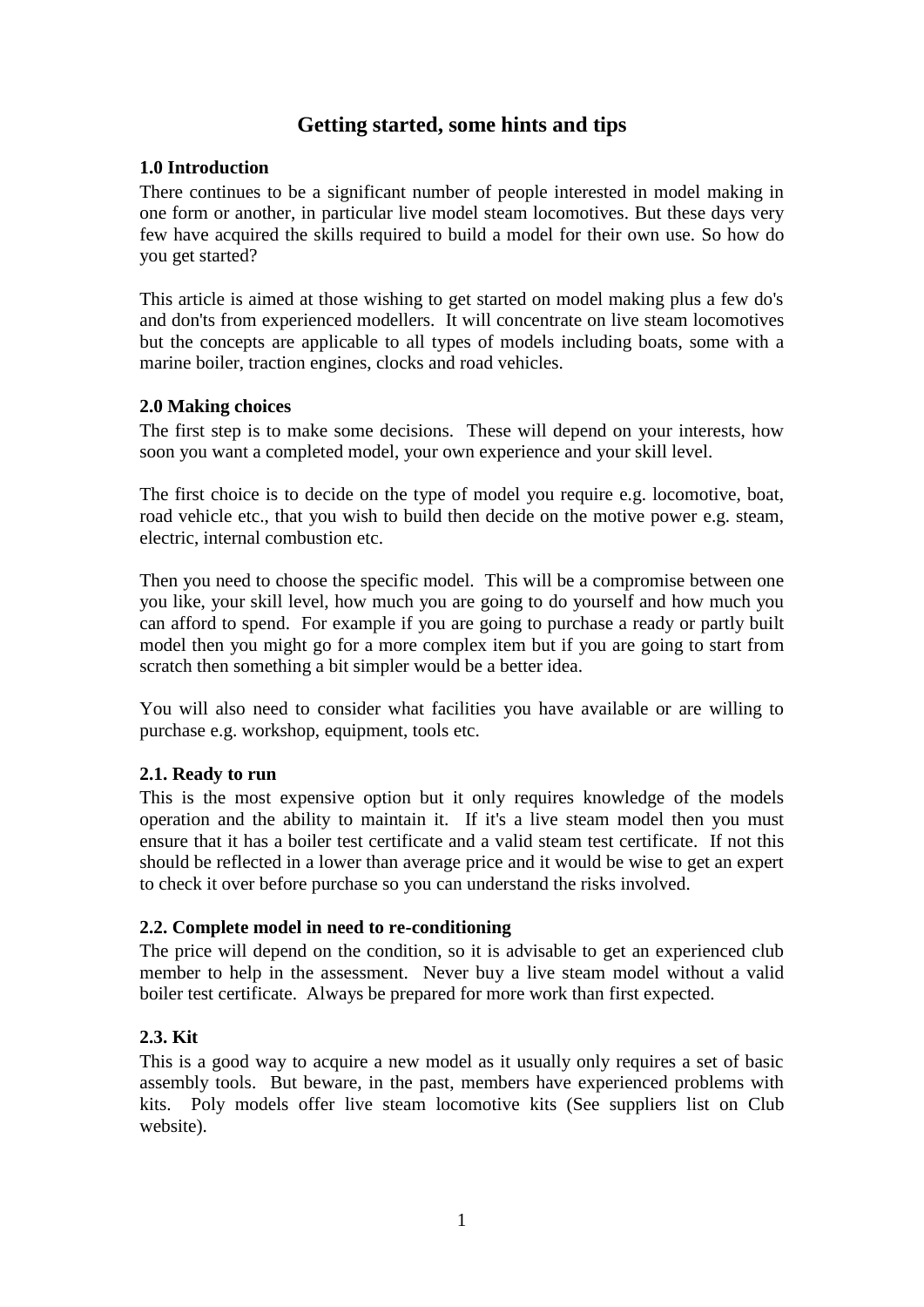### **2.4. New model from scratch**

For your first project it is best to choose a simpler model e.g. a tank engine. Many parts can be purchased ready made but you will still need to do a lot of work yourself as well as having access to a well-equipped workshop. Larger models may well require lifting equipment.

You should also consider the level of complexity. Outside motion is easier to service than inside motion, three and four cylinder locomotives are much more complex than two cylinder locomotives and piston valves require more work than slide valves.

#### **3.0 Resources**

## **3.1 Information**

The Club library has an extensive collection of books including the 'Manual of Model Steam Locomotive Construction' by Martin Evans and 'Simplex 5" Gauge 0-6-0 Tank' plus all back copies of Model engineer and books by Don Young.

A suppliers list has been compiled and can be accessed on the Club website.

The club has a complete workshop with club members on hand to show you how to operate the equipment.

Traditionally, model engineers used BA nuts and bolts which are still available from specialist suppliers. But metric nuts and bolts are much cheaper and readily available.

# **3.2 Equipment**

You will probably need to purchase taps and dies so consider HSS rather than carbon steel for those you are going to use a lot as they will last much longer.

If you decide to purchase a metalworking lathe then consider the size. A small lathe will do most of the jobs up to say a 5" locomotive but you will then need to use the club facilities for the larger tasks such as wheels.

A vertical milling machine is not essential as most jobs can be done with a lathe and suitable tools and jigs. Some lathes can be fitted with a vertical milling attachment.

#### **4.0 Before you start cutting metal**

If you have no prior knowledge of the operation of your chosen model then you would be best to visit or join a local club and spend time looking at members models and finding out how they operate. You might also browse the internet, purchase a book or use the Clubs extensive club library. There are also lots of constructional videos on YouTube i.e. Mr Crispin, Blondihacks and Keith Appleton.

When seeking advice always bear in mind that there is often more than one way to do something. Different experts may well give good but conflicting advice which can be confusing.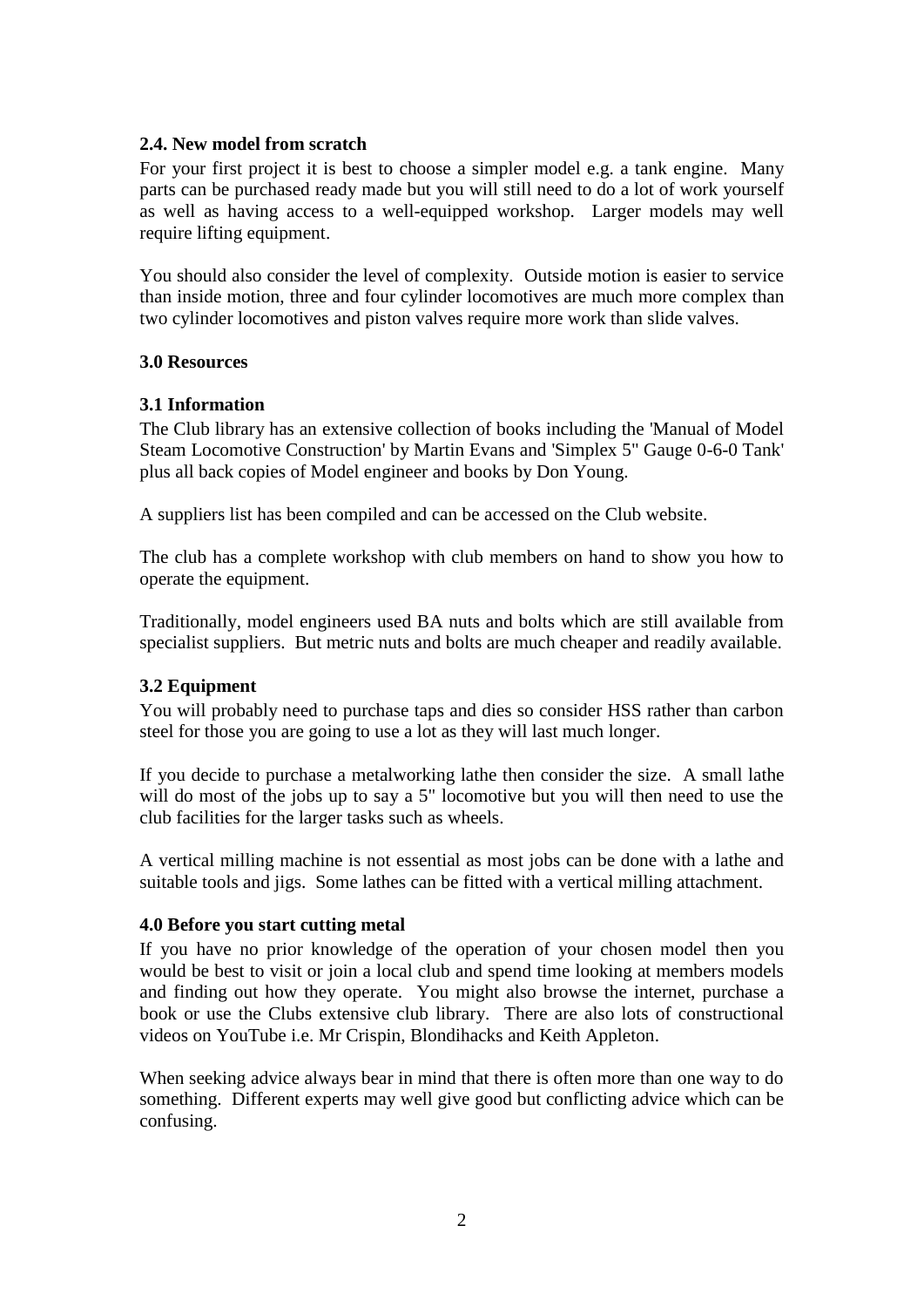# **5.0 One step at a time, building a model steam locomotive**

## **5.1 Preparation**

By now you will have a specific project in mind. It is worth noting that the smaller the scale of the engine the more fickle they are to drive and the less load they can pull, but the larger ones are more heavy to move around. So choose a scale that suits you.

You need to make sure that you can get all the parts e.g. castings for your chosen model.

Finally, purchase a set of drawings and study them carefully. Many of the drawings available were drawn up many years ago and contain errors and missing detail.

The following is not a complete guide but rather a few hints and tips

## **5.2 Step 1 - Making the frames**

Consider purchasing ready, laser cut, frames as these save a lot of work. After fitting the horn blocks, assemble the frames and use a vertical milling machine to do the final horn block cut. This ensures that the wheels and axle blocks are parallel. Make sure that the oiling hole in the top of the horn block and axle box is off centre.

## **5.3 Step 2 - Adding the wheels**

Use a four jaw chuck or faceplate to turn the wheels in a lathe. Using carbide tools on cast iron is better than HSS tools but always use a mask when machining cast iron.

Make sure you centre the wheel in the lathe so that you remove equal amounts from the rims otherwise you will end up with an uneven sided wheel.

Drill out and bore the centre hole of the wheel to allow press fitting the axle. Press fit and pin the crank pins. Loctite can be used but make sure the surfaces are clean.

Use a just to quarter the wheels before final assembly in the frames. When satisfied, pin the wheels to the axel. Note that 3 cylinder locos need to be set at 120 degrees taking into account the angle of the inner cylinder compared to the outer cylinders.

#### **5.4 Step 3 - Motion parts**

A vertical milling machine, or lathe with vertical slide, is required to make the motion parts.

If you follow the drawings, then the setting of the return crank will be predefined but you will need to centre the valve spindle. This is easy if the cylinders have valve inspection holes. If not you will have to use measurements and/or drip water or feed compressed air into the inlet pipe and noteg when it comes out of the drain cock.

Setting the eccentrics of Stephenson's valve gear can be done by trial and error.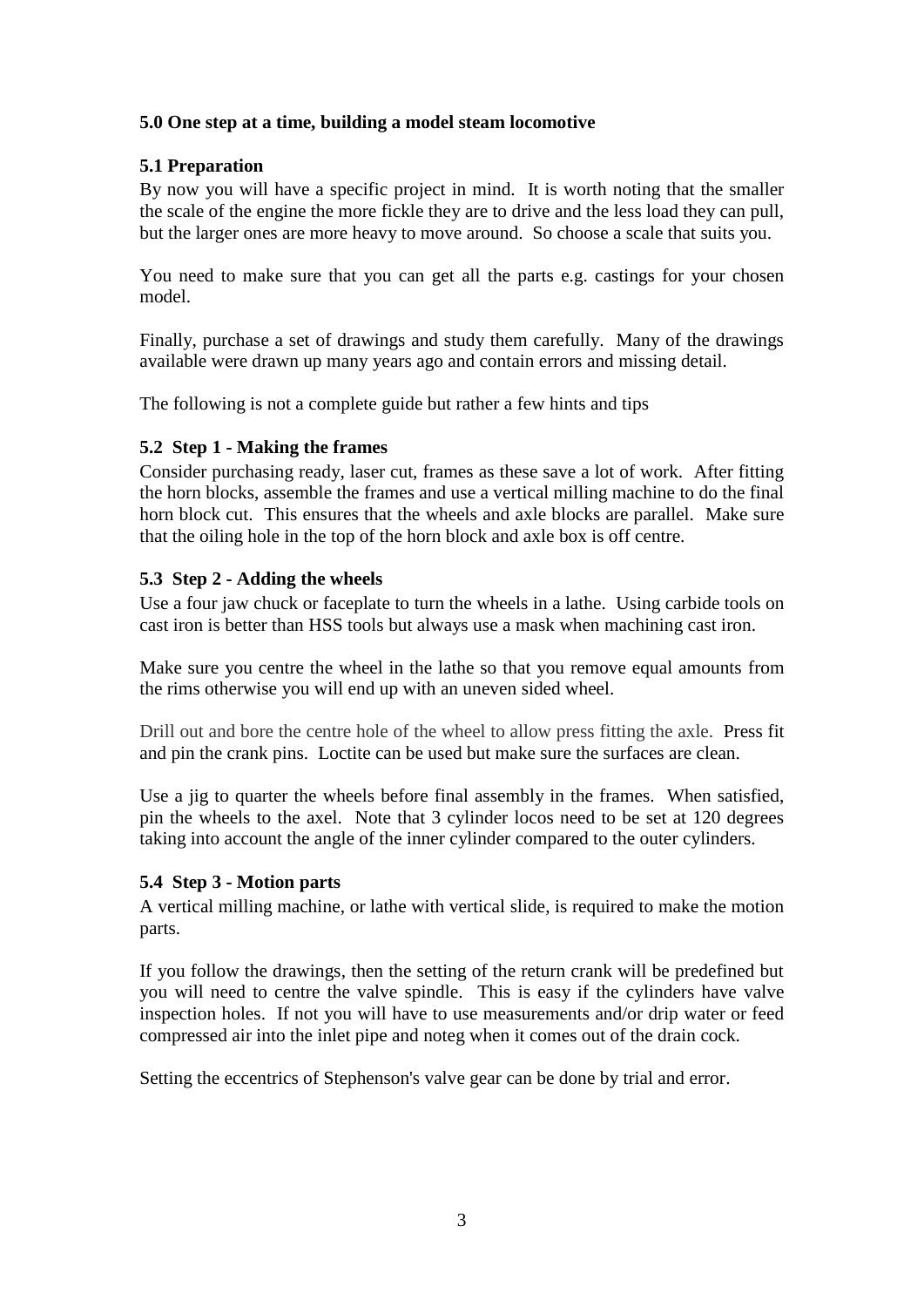# **5.5 Step 4 - Cylinders**

Either cast iron, phosphor bronze or gunmetal are suitable for the cylinders. Cast iron is cheaper but can rust. PTFE rings can be used with phosphor bronze. These have the advantage that they are self lubricating in case the lubricator fails. Using PTFE for piston valves does have a problem as PTFE expands and can lock the motion. An alternative is Fluoroscint but it is quite expensive. Vitron 'O' rings can also be used for the main cylinders.

# **5.6 Step 5 - Smoke box**

This can be purchased ready rolled or you could make use of the clubs rolling machine.

Make sure that the blast pipe is centred on the chimney and that the smoke box is air tight. High temperature silicone sealant can be used between the boiler and smoke box.

# **5.7 Step 6 - Boiler**

You can purchase all the copper and make you own formers, but it is much easier to purchase a kit of parts or even a ready-made boiler. If you have no experience of silver soldering, then seek help from an experienced club member. During construction you must get a boiler inspector to periodically check it as you progress.

It can be very difficult to spot microscopic leaks. One way is to immerse the boiler in water and pump up with air, or use soapy water on the out side area.

The boiler will need to be tested at 2 times working pressure. Subsequent yearly tests with fittings only require 1 1\2 times working pressure. Many regulators, in particular the sliding type, do not provide a perfect seal so you may need to block off the steam feed to pass the test.

# **5.8 Step 7 - Assembly and testing**

You will be assembling parts as you proceed. Once you have a rolling chassis then use a rolling road and an air compressor to check the motion. Make sure you have drilled all the holes but assemble with just a few nuts and bolts as you may have to take it all apart several times to make adjustments.

# **5.9 Step 8 - Pipe work and fittings**

Next you need to make up the pipe work. You will need to anneal copper pipes before bending and use silver solder to attach the pipe connections.

Where possible the injector needs a cold water feed and must have **NO** leaks in the pipe work. If an injector splutters when trying to inject water then this may well indicate an air leak.

You must have at least two working water feeds to the boiler to pass the steam test. These can be a hand pump and / or axel pump, and injector(s)